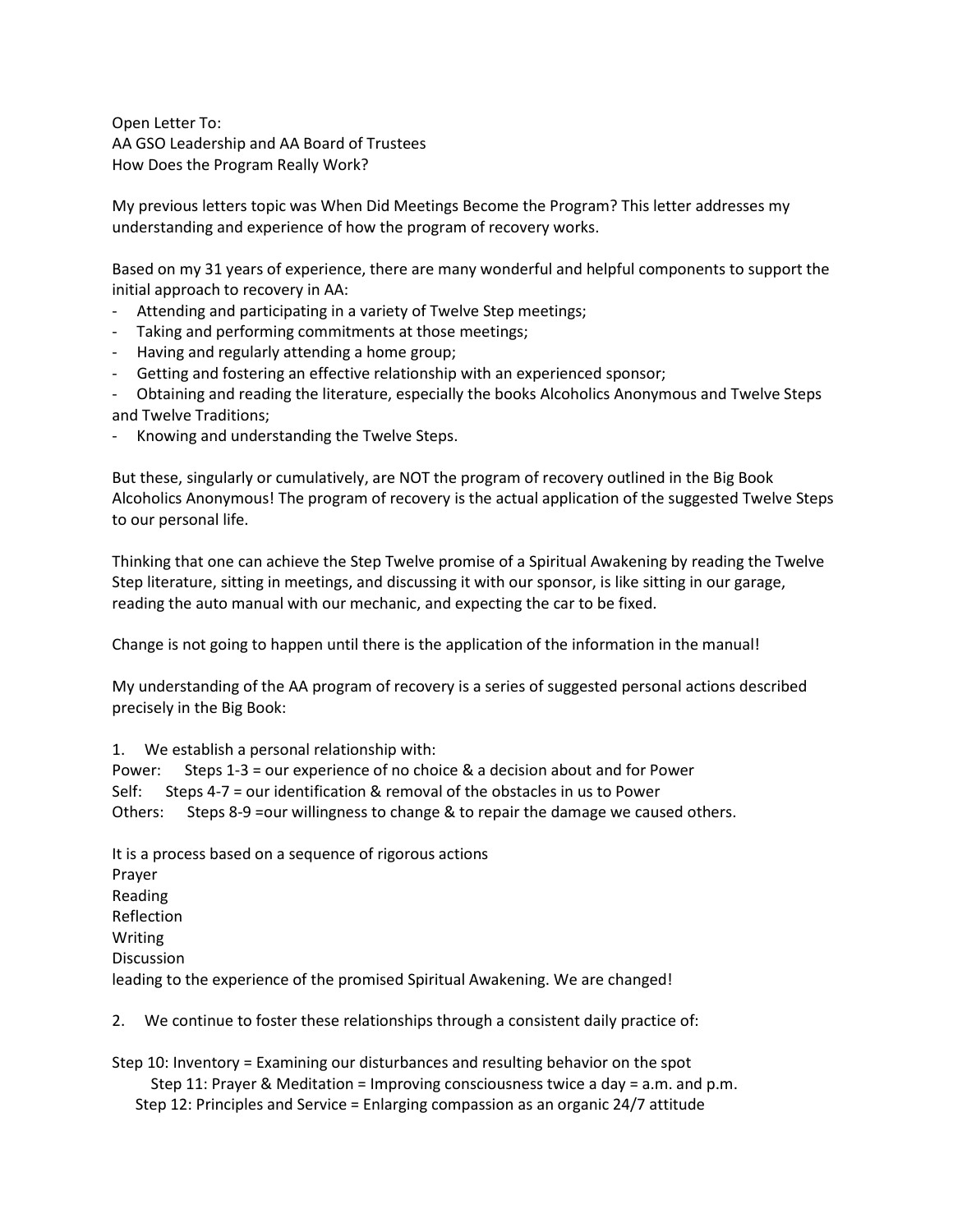In Step Ten the Big Book confirms that We have entered the world of the Spirit. This is Our Way of Life, which we commence at the same time we start making our Step Nine amends: a commitment to continue the personal changes of ones self and the repair of historical damage to others.

Although the program of recovery is not meetings or sponsorship, it is greatly facilitated and supported by both. However, going to meetings and talking to a sponsor will not produce or sustain the necessary personal Spiritual Awakening. This experience is the single promise of reaching Step Twelve. The program of recovery is a process of establishing and then maintaining an effective personal relationship with Power, our self, and with others.

The litmus test and sure evidence of an individual having experienced this Spiritual Awakening is a personality transformation - a measurable, visible change in thinking, feeling, and especially behavior. This conversion experience is positively disproportionate to the amount of work done by that individual - bigger than that persons contribution warrants by itself. It is done TO us not BY us.

Step Twelve suggests we carry this message . Chapter 7 contains the practical suggestions for Working with Others. It promises that this work will provide immunity from the spiritual malady. The consistent message throughout the text book is the need for and benefits of helping others. How then do we explain the lack of growth in AA membership and the deplorable rate of individual relapse?

Contrast AAs slow growth in the last 40 years with the experience of modern multi-level marketing schemes. Those with financial incentives and a properly structured organization have outcomes showing exponential contact growth. At the same time, the recent development of social media and its successful use in advertising, also demonstrates geometric contact outreach.

What is AAs growth problem? Has there developed a dis-connect from the original message and the tools that fostered it? AA was originally designed to produce freedom from alcohol through a spiritual incentive and to replicate that freedom for others through a personal outreach structure.

Could it be the classic human problem: loss of focus and the complacency of an easier, softer way? Has there been a gradual growth of an AA culture that perpetuates the misunderstanding of what is the program of recovery? Does most of the AA membership believe that meetings are the program? How relevant to the majority of AAs membership is the application of ALL the Steps as contained in the book Alcoholics Anonymous? Has the spirit of fellowship replaced the Fellowship of the Spirit?

These challenging questions raise even more questions. Has this unhealthy change in focus permeated the AA culture for so long that even the AA GSO Leadership and AA Board of Trustees, coming out of that culture, are shaped by it without being conscious of it? Perhaps their vision has been blurred by cultural cataracts.

Is it time for a thorough and rigorous inventory of the current understanding and integrity of AAs 1st Legacy? Taking this inventory may allow AA to step out of the current culture to examine and evaluate the structure and outcome of events like the recent International Conference in Atlanta. This inventory may allow AA to pause and examine our current alignment with the original AA intent and mission. This process may help AA GSO Leadership and the AA Board of Trustees develop themes and topics for future International Conferences which will foster a re-vitalization throughout the worldwide AA Fellowship with respect to AAs 1st Legacy.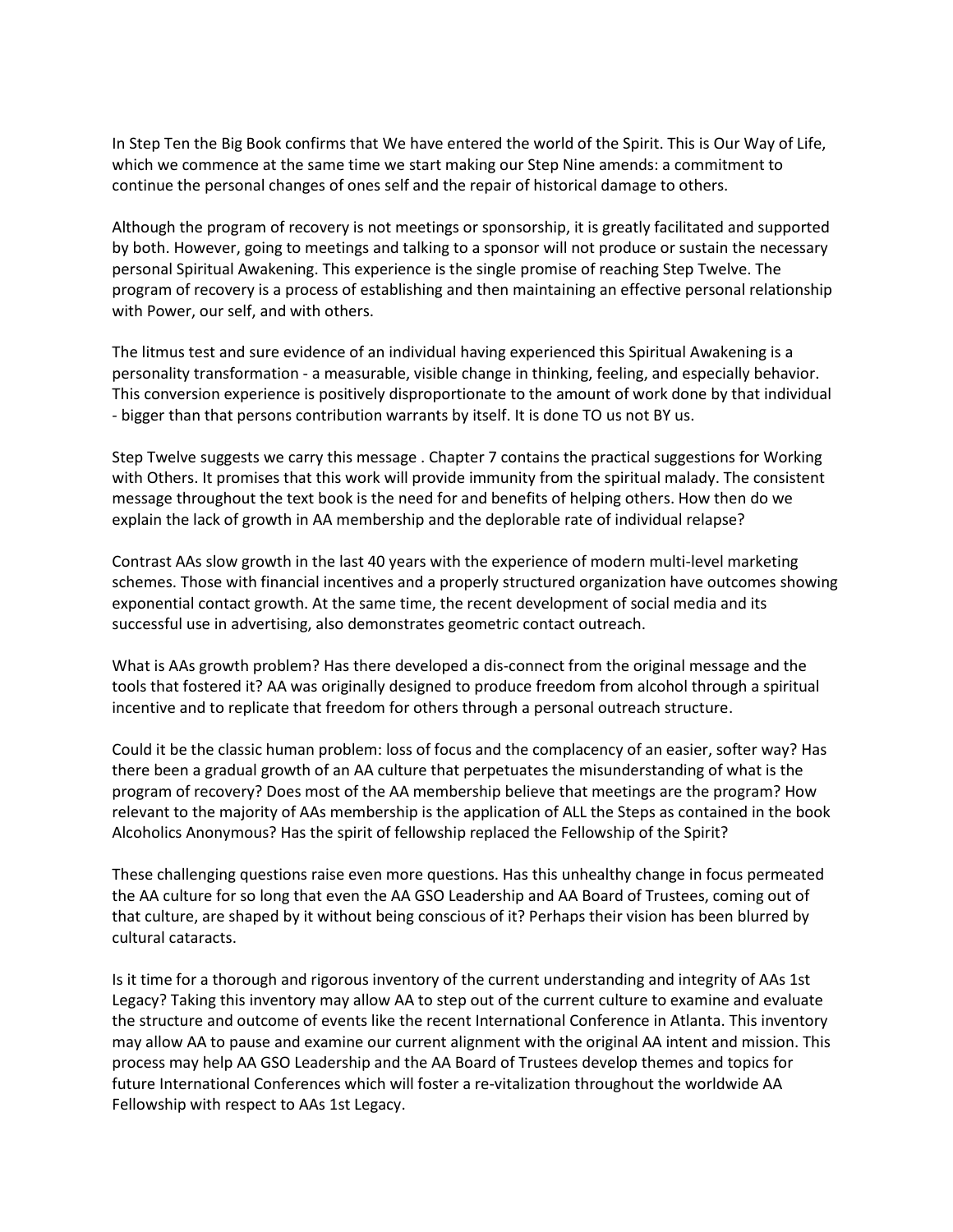The actual intended program of recovery is a personal transformation through following the precise suggestions for each of the 12 Steps as described in the book Alcoholics Anonymous. The writers tell us, if we want what they have, we DO what they DID!

What did they do? Perhaps we need to revisit the ingredients and actions of the original founders and inventory our current ingredients and actions. Has there been a loss of focus through culture creep and distortion?

We cant give away what we dont have. But we will give away what we do have. If a person has an untreated spiritual malady, that is what they will transmit. If a sponsor doesnt understand the program of recovery and has not experienced a personal spiritual awakening, then that sponsor will perpetuate and aggravate this culture of ignorance and slogans. They dont know what they dont know; they cant see what they cant see! They are passing on what was passed on to them. Activity is believed to be effective and meaningful action. In reality.

Perhaps the solution is to get back to basics. What did the first 100 do? They submitted to a process of ego deflation and personal transformation which freed them from alcohol by giving them a relationship with Power. They fostered their new power by helping others experience a Spiritual Awakening through this same conversion process - giving them a daily reprieve; helping them maintain and improve their personal spiritual condition.

Lets use our vital current spirit of fellowship to return to our roots:

- 1. Accessing Power through the Big Books program of recovery experienced in the Steps!
- 2. Helping others find Power through the vital current of the Fellowship of the Spirit!

We need both meetings and Steps to survive and flourish.

The spirit of fellowship acknowledges our humanity. Without it, we become disconnected and heartless! With it, we have a forum for freedom.

The Fellowship of the Spirit recognizes our divinity. Without it, we become impotent and soulless! With it, we have a formula for freedom.

Are we human beings trying to have a spiritual experience? Or, are we spiritual beings trying to have a human experience?

YES! Both are true!

Is it time for the AA Fellowship to pause, take a breath, pray a prayer, and ask for guidance?

Is it time to set aside our slogans, our beliefs, our understanding of recovery?

Is it time to revisit our textbook, the Big Book Alcoholics Anonymous?

Is it time to reexamine our personal experience of each of the Twelve Steps?